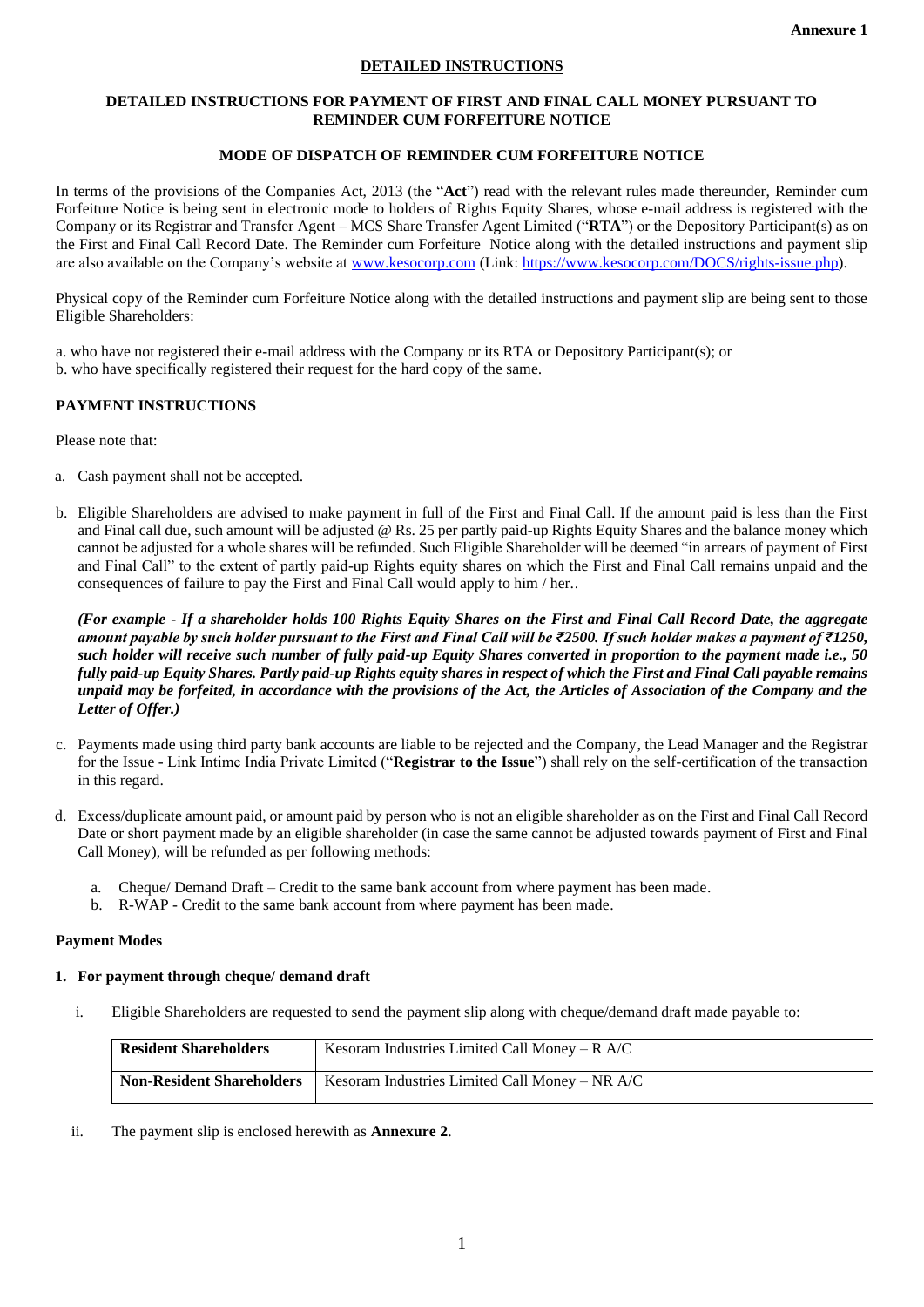- iii. The Eligible Shareholders must inter alia state the following details in the payment slip:
	- a. Full Name of the Sole/First shareholder;
	- b. First and Final Call Notice No.;
	- c. DP ID-Client ID/Folio No.; and
	- d. No. of Rights Equity Shares.
- iv. The payment slip along with the amount payable by cheque or demand draft must be presented at **IndusInd Bank Limited** at the following locations on or before **Saturday, March 19, 2022**:

| For Resident | Ahmedabad-World Business House, M. G. Road 'Nr. Parimal Garden, Ellis Bridge Ahmedabad - 380 006.                                          |
|--------------|--------------------------------------------------------------------------------------------------------------------------------------------|
| Shareholders | Ahmedabad, Mani Nagar-IndusInd Bank Ltd., Shant Prabha Height, Opp. Vallabh wadi, Rambagh jawahar                                          |
|              | chowk, Mani Nagar, Ahmedabad- 380 008, Gujarat. Rajkot- Ground Floor, Nakshatra IV, Dr Radhakrishnan                                       |
|              | Road, Opp. Rajkumar College, Near Marwadi Shaves, Gymkhana Road, Rajkot - 360001, Gujarat. Baroda-                                         |
|              | Ground Floor & 1st Floor, Gold Croft, Vishwas Colony, Jetalpur Road, Baroda - 390 005 Bangalore-Ground                                     |
|              | Floor, Centenary Building, No. 28, M. G. Road, Bangalore - 560 001. Chennai- No.3 Village Road                                             |
|              | Nungambakkam, Chennai - 600 034. Gurgaon-Block A, Sushant Lok, Phase I, Tower B, First India Place, Gr.                                    |
|              | Floor, Mehrauli-Gurgaon Road, Gurgaon 122002, Haryana. Hyderabad-H.No.8-2-277/3 & 3A, Laxmi Plaza,                                         |
|              | Road No. 3, Banjara Hills, Hyderabad - 500 034. Indore- Industry House15 Agra Mumbai Road, Old Palasia,                                    |
|              | Indore - 452 001 Jaipur-Sangam Complex, Gr. Flr. Church Road, Jaipur 302 001. Kolkata-Savitri Towers, 3A,                                  |
|              | Upper Wood Street, Kolkata – 700 017. Kolkata-IndusInd Bank Ltd., Ground Floor, Megacity Chambers, 1 India                                 |
|              | Exchange Place, Kolkata - 700 001, West Bengal. Lucknow-Ground Floor, HT House 25, Ashok Marg, Lucknow                                     |
|              | $-226001$ . New-Delhi- Dr. Gopal Das Bhawan 28, Barakhamba Road, New Delhi - 110 001. Pune-2401,                                           |
|              | Gen. Thimmayya Rd. (Cantonment), Pune - 411 001. Surat-G-2, Empire State Bldg., Near Udhana Darwaja, 'Ring                                 |
|              | Road, Surat 395 002 Mumbai-IndusInd House, 425, Dadasaheb Bhadkamkar Marg, Mumbai - 400 004. Mumbai-                                       |
|              | Premises No.59 & 61, Sonawala Building, 57, Mumbai Samachar Marg, Opp Bombay Stock Exchange, Fort,                                         |
|              | Mumbai - 400 001, Maharashtra.                                                                                                             |
|              |                                                                                                                                            |
| For Non-     | Mumbai-IndusInd House, 425, Dadasaheb Bhadkamkar Marg, Mumbai - 400 004                                                                    |
| Resident     |                                                                                                                                            |
| Shareholders | Mumbai-Premises No.59 & 61, Sonawala Building, 57, Mumbai Samachar Marg, Opp Bombay Stock Exchange,<br>Fort. Mumbai – 400 001. Maharashtra |
|              |                                                                                                                                            |

- **v.** Eligible Shareholders residing at locations where Bank's collection centres are not available, may send their First and Final Call Money along with the completed payment slip by registered post/speed post at the office of the Registrar to the Issue: **Link Intime India Private Limited, C-101, 1st Floor, 247 Park, L.B.S. Marg, Vikhroli (West), Mumbai - 400083, Maharashtra, India.** Tel No.: +91-22-49186200, stating the requisite details along with Cheque/Demand Draft payable at Mumbai, such that the same are received on or before the last date of payment of the First and Final Call Money i.e. **Saturday, March 19, 2022**.
- vi. Cheque / Demand Draft should be drawn on such bank, including Co-operative Bank, which is situated at and is a member or a sub-member of the Bankers' Clearing House located at the centre where this Reminder cum Forfeiture Notice is presented. Outstation Cheques / Bank Drafts, Money Orders, and Postal Orders will not be accepted. Post-dated cheques will not be accepted and are liable to be rejected.
- vii. After the last date of payment, i.e. **Saturday, March 19, 2022**, Bank branches at the aforesaid locations will not accept any First and Final Call Money payment.
- viii. The Company will not be liable for any delayed receipt and reserves the right to reject such delayed receipts unless accompanied with applicable interest payment.
- ix. Payment slip should be complete in all respects. The payment slip found incomplete with regard to any of the particulars required to be given therein are liable to be rejected.

# **2. Making of an Application through the Registrar's Web-based Application Platform ("R-WAP") process**

a. In accordance with SEBI circular bearing reference number SEBI/HO/CFD/DIL2/CIR/P/2020/78 dated May 6, 2020, read with SEBI circulars bearing reference numbers SEBI/HO/CFD/DIL1/CIR/P/2020/136 dated July 24, 2020, SEBI/HO/CFD/DIL1/CIR/P/2021/13 dated January 19, 2021, SEBI/HO/CFD/DIL2/CIR/P/2021/552 dated April 22, 2021 and SEBI Circular SEBI/HO/CFD/DIL2/CIR/P/2021/633 dated October 1, 2021 (the "**SEBI Relaxation Circulars**"), a separate web-based application platform, i.e. the R-WAP facility (accessible at www.linkintime.co.in), has been instituted for making the payment for the First and Final Call by resident Eligible Shareholders.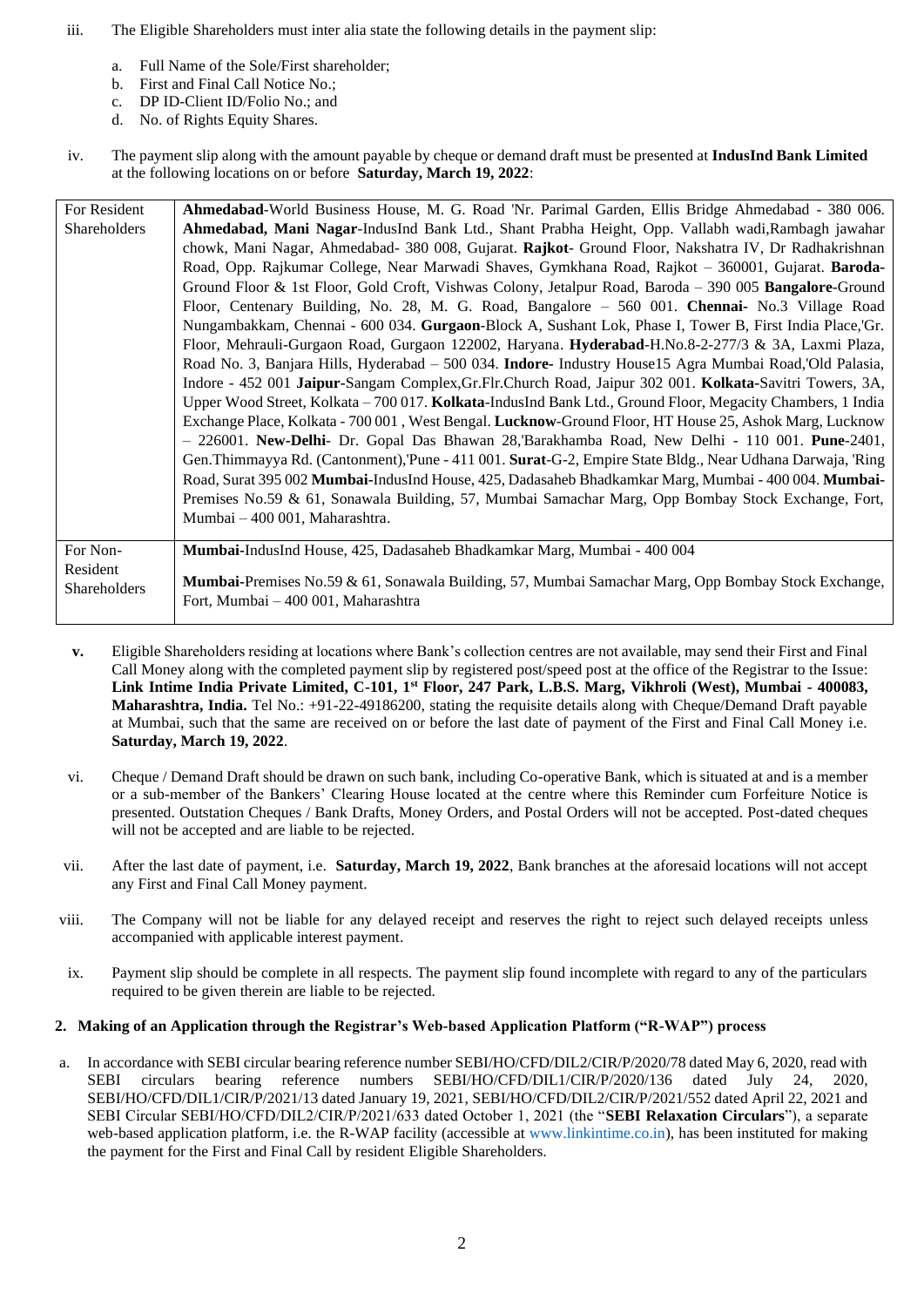b. At the R-WAP webpage, resident Eligible Shareholders can access and make the payment in electronic mode using the R-WAP. Resident Eligible Shareholders, making the payment through R-WAP, shall make online payment using internet banking or UPI facility.

### **c. Set out below is the procedure to be followed for using the R-WAP:**

- Prior to making the payment using the R-WAP facility, the Eligible Shareholders should enable the internet banking or UPI facility of their respective bank accounts and the Eligible Shareholders should ensure that the respective bank accounts have sufficient funds. If the funds available in the relevant bank account are less than the total amount payable on submission of the First and Final Call payment, such payment shall be rejected. Please note that R-WAP is a non-cash payment mechanism in accordance with the SEBI Relaxation Circulars.
- Resident Eligible Shareholders should visit R-WAP (accessible at https://web.linkintime.co.in/RightIssues/index.html) and fill the online Application available on R-WAP in electronic mode. Please ensure that you provide correct DP ID-Client ID and PAN along with all other details sought while submitting the online application.
- **Non-resident Eligible Shareholders are not eligible to pay the First and Final Call money through R-WAP.**
- Eligible Shareholders should ensure that Application process is verified through the e-mail / phone / mobile number or other means as applicable.
- The holders of the Rights Equity Shares shall make online payment using their own bank account only. Payments made from third party bank accounts will be rejected.
- Verification, if any, in respect of payment through Eligible Shareholders' own bank account, shall be done through the latest details available with depositories containing Eligible Shareholder's bank account details and beneficiary account details. Registrar to the Issue may follow additional processes such as cancelled cheque for joint holder verification and such other industry accepted and tested methods for online payment for shareholders wherever necessary.
- The First and Final Call Money collected through Applications made on the R-WAP will be credited to the Escrow Account "*Kesoram Industries Limited Call Money – R A/C*" opened by our Company with IndusInd Bank Limited.
- For guidance on the Application process through R-WAP and resolution of difficulties faced by the Eligible Shareholders, the shareholders are advised to carefully read the frequently asked questions, visit the online/ electronic dedicated shareholder helpdesk (www.linkintime.co.in) or call helpline number (+91 (22) 4918 6200).

#### **PLEASE NOTE THAT ONLY RESIDENT ELIGIBLE SHAREHOLDERS CAN MAKE THE PAYMENT USING R-WAP. R-WAP FACILITY WILL BE OPERATIONAL FROM THE FIRST AND FINAL CALL PERIOD OPENING DATE THROUGH THE FIRST AND FINAL CALL PERIOD CLOSING DATE. THE COMPANY, THE LEAD MANAGER AND THE REGISTRAR SHALL NOT BE RESPONSIBLE IF THE APPLICATION IS NOT SUCCESSFULLY SUBMITTED OR REJECTED DURING THE PROCESS.**

### **d. Do's for shareholders making payment of First and Final Call Money through R-WAP:**

- Ensure that the details of the correct bank account have been provided while making payment along with submission of the Application.
- Ensure that there are sufficient funds (equal to {number of Rights Equity Shares X amount of First and Final Call money on the Rights Equity Shares}) available in the bank account through which payment is made using the R-WAP.
- Ensure that you make the payment towards your First and Final Call Money through your bank account only and do not use any third-party bank account for making the payment. Payments made from third party bank accounts will be rejected.
- Ensure that you receive a confirmation e-mail or confirmation through other applicable means on successful transfer of funds.
- Ensure you have filled in correct details of PAN, DP ID-Client ID, as applicable and all such other details as may be required.
- Ensure that you receive an acknowledgement from the R-WAP for your submission of the Application.

### **e. Don'ts for shareholders making payment of First and Final Call Money through R-WAP:**

- Do not apply from bank account of third parties.
- Do not apply if you are a non-resident shareholder.
- Do not apply from non-resident account.